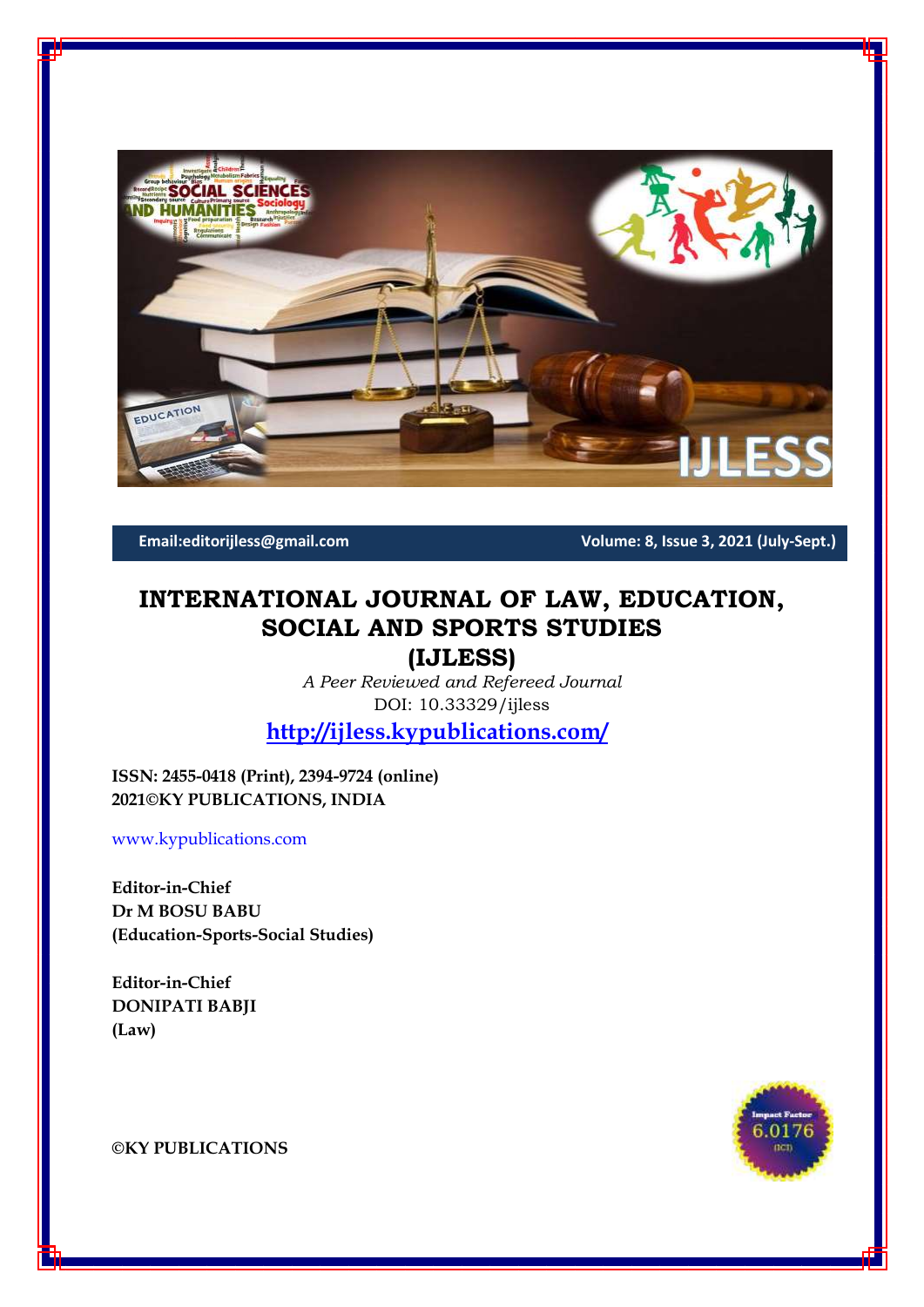# **ENVIRONMENTAL GOVERNANCE PERSPECTIVE OF CORPORATE SOCIAL RESPONSIBILITY (CSR)**

# **SHEELA GANESH1, Dr. M.S. BENJAMIN<sup>2</sup>**

<sup>1</sup>Assistant Professor & Research Scholar, JSS Law College (Autonomous), Mysuru; Department of Studies and Research in Law, University of Mysore, Mysuru, Karnataka, India.

<sup>2</sup>Associate Professor & Research Supervisor, Department of Studies and Research in Law, University of Mysore, Mysuru, Karnataka, India.

[DOI: 10.33329/ijless.8.3.1](http://ijless.kypublications.com/)2



SHEELA GANESH



**Dr. M.S. BENJAMIN**

#### **ABSTRACT**

The symbiotic relation between the development of the nation and the protection of environment requires a framework of environmental governance committed to the rule of law regime to ensure effective, accountable and transparent functioning of the stakeholders. The protection of environment is premised not only on the active role of the State and its functionaries but also on robust institutional framework, within which every stakeholder complies with its duty to ensure sustainable development. The aftermath of Bhopal Gas Tragedy necessitated corporate entities dealing with hazardous and inherently dangerous activity to be vested with corporate liability and accountability. Judiciary too has taken care of balancing sustainable development and environmental concerns while handling several cases ensuring equitable environmental governance. Global recognition and adoption of Corporate Social Responsibility eventually paved way for its statutory recognition in India, the first country to adopt CSR. Section 135 and Schedule VII of the Companies Act, 2013 deals with mandatory CSR obligations and activities including environmental sustainability among others. CSR (also called corporate conscience, sustainable responsible business) is a form of corporate self-regulation integrated into a business model. CSR is a transformational initiative or activity practiced by Indian corporations along with their business activity. CSR has inspired national governments to include CSR issues into their national public policy agenda to promote socially and environmentally responsible corporate practices. Thus, environmental governance via CSR, to be equitable, should engage decision making processes and produce socioeconomic outcomes and be inclusive, participatory, fair and just.

In the context of ecological balance, companies while creating profit should also be aware that they can contribute to sustainable management of their operations in such a way to enhance economic growth and increase competitiveness whilst ensuring environmental protection and promoting social responsibility and sustainable development. Thus, though harmful effects on the environment were once dismissed as a necessary and unavoidable cost of doing business, pollution and excessive consumption of resources are now also pose a social and political concern on a global level in the context of equitable environmental governance. India also recognizes rural areas are equally prone to stress and pressures from natural resource exploitation, pollution and environmental degradation. In this context the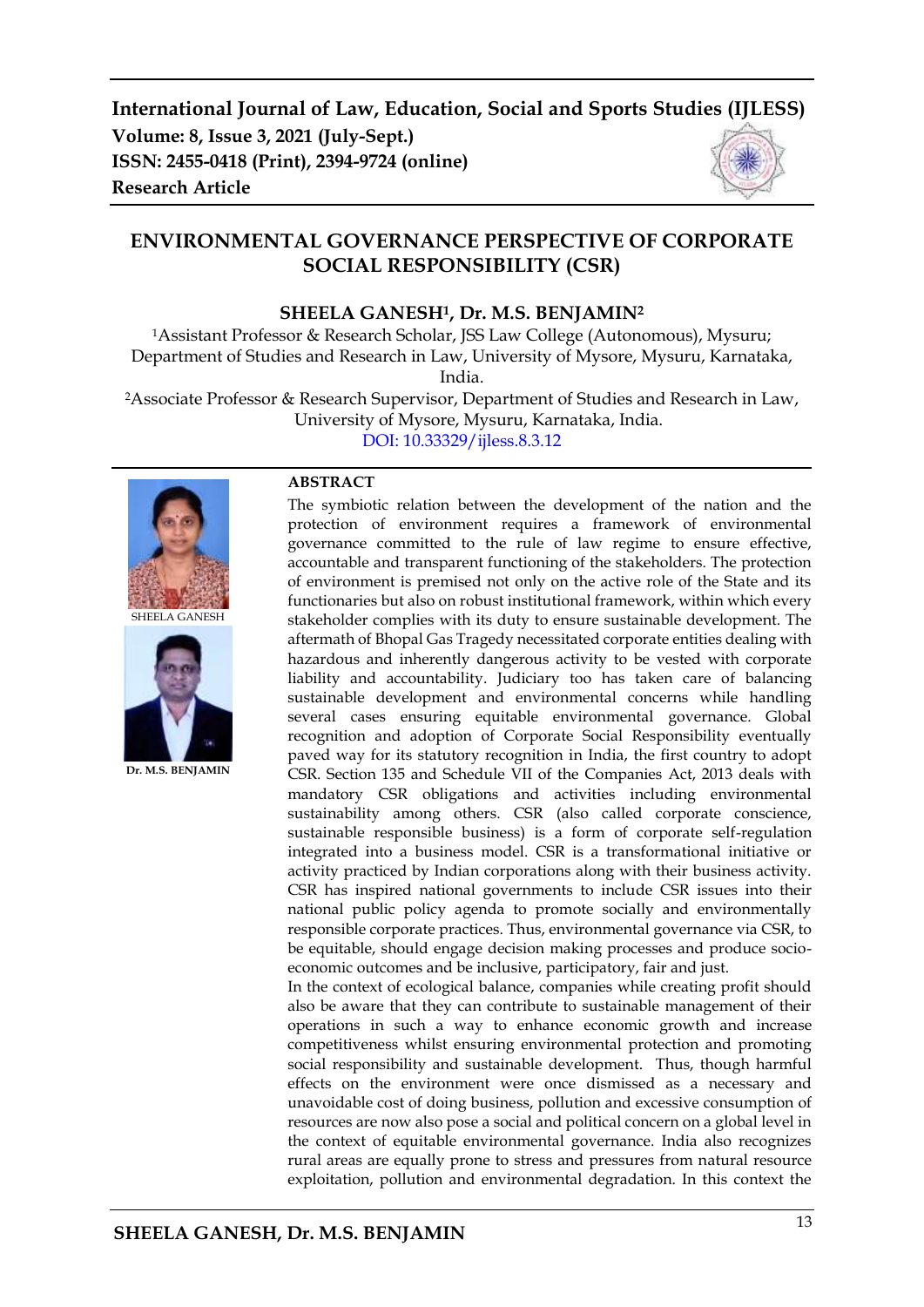schemes for rural development and livelihood programmes are very relevant. During Covid-19 as well, based on CSR funding, the companies were adjudged for best practices under Environment, Social and Governance (ESG) framework which showcase the responsible business actions and corporate performance in attaining SDGs. Thus, this paper brings an appraisal and analysis of CSR in the context of equitable environment governance.

Keyword: Corporate Social Responsibility (CSR); equitable environmental governance; ecological balance; environmental ethics; SDGs.

"It is our collective and individual responsibility to protect and nurture the global family, to support its weaker members and to preserve and tend to the environment in which we all live".– Dalai Lama<sup>1</sup>

#### **INTRODUCTION**

The company does not function in a vacuum. It is part of the society in which it operates. It takes its employees from the society; it takes the raw materials required from the natural resources which belongs to its society; it consumes the utilities produced by the society. The activities of the company, being essentially economic, create friction with other constituents of the society. For example, natural resources consumed by the company belong to the community. Its operations result in pollution affecting the health of people. It has become more important of late as the society has become more conscious of its rights than earlier. In order to meet this situation, the concept of governance is promoted. Many of the corporate tragedies due to deliberate mismanagement of companies have added fuel to the fire and gave unquestioned importance to governance over management<sup>2</sup>.

The purpose of creating the body corporate is to derive economic benefit. But a body corporate is a different kind of person (artificial juristic person). It is a creature of law. The fictitious personality is created to serve as an instrument for economic activity. Every country has its own corporate law defining how it is to be incorporated, how it is to function and what it can do and should not do. The society at large is interested in it since the corporation uses the assets and utilities belonging to the society. It is necessary that the assets are used efficiently to derive more benefit and also to the best advantage of the society<sup>3</sup>.

#### **ECOLOGICAL CRISIS AND NEED FOR ENVIRONMENTAL GOVERNANCE**

Environment, the subject as a whole corresponds to the law of nature. With the evolution of mankind, healthy living which is the most fundamental of all the rights has been considered to keep the man in the right path. (i.e. The water we drink, the air we breathe, the natural forests we use for our purposes are not polluted because these precious gifts of nature sustain the life support system on the earth). So, the government and the people are under a pious obligation to conserve the natural resources (political, economic and social organizations) which are considered as assets of the entire nation and not to waste these<sup>4</sup> . But with the advancement of mankind and development and progress of the society, the pressure is mounting on these natural resources leading to their depletion.

The ecological crisis which we are facing today (over population, pollution, environmental degradation) is our own creation. Pollution of the environment has many dimensions and we have to approach the problem taking into consideration the existing realities for achieving a pollution free environment. Man is the worst polluter of nature. All other living beings lived as part of nature, subject

<sup>1</sup> (Be a hero for a better world), https://www.betterworld.net/quotes/pdf/ecology-dalai-lama.pdf (last visited Nov 18, 2020).

<sup>2</sup> JAWAHARLAL JASTHI, CORPORATE GOVERNANCE (FirSUKUNTA K NANDA, ENVIRONMENTAL LAW (2015).st ed. 2012).

<sup>3</sup> JASTHI, *supra* note 4.

<sup>4</sup> NANDA, *supra* note 4.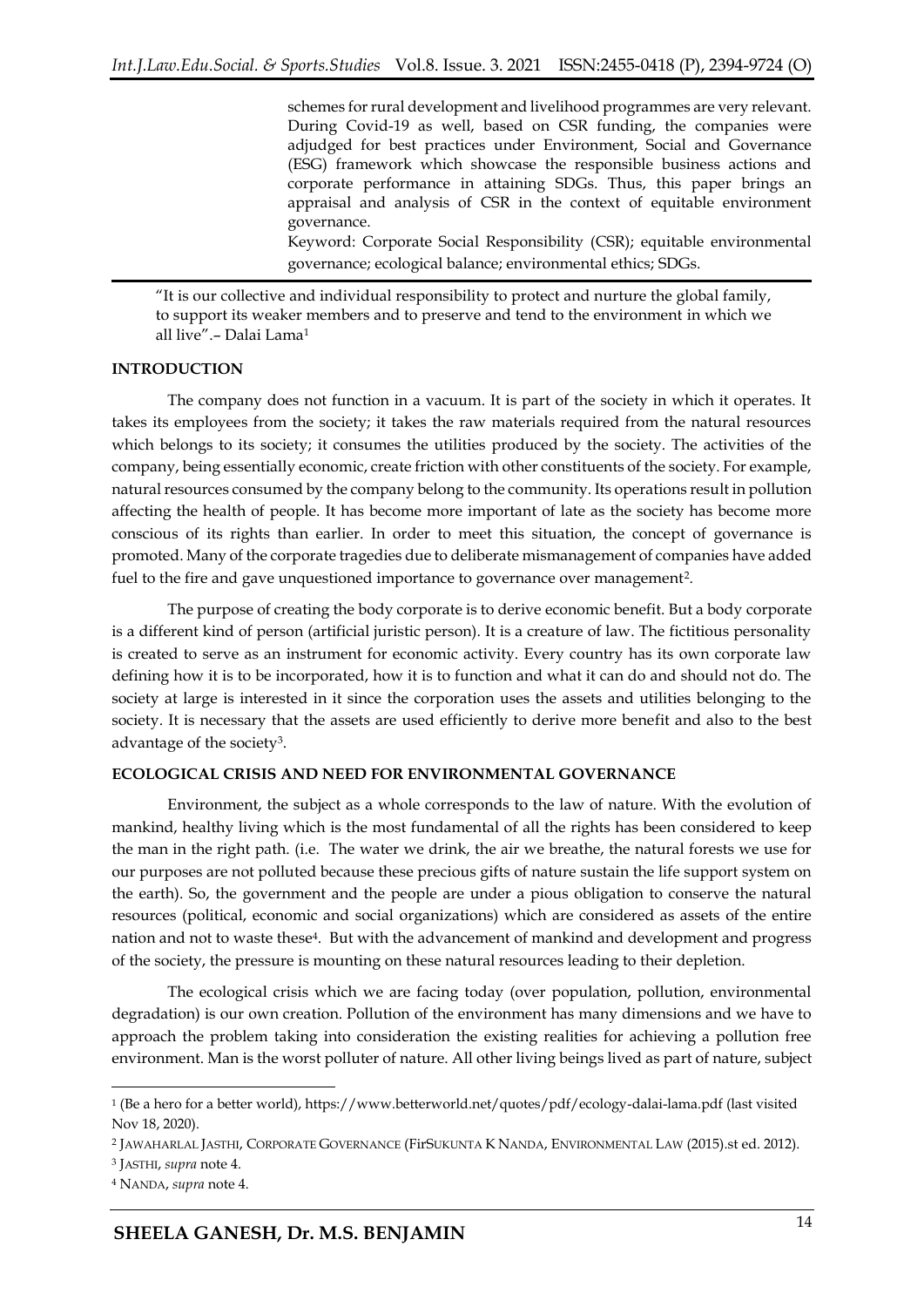to its rules. More pollution is caused in the name of providing for comforts and luxuries that have become necessities in the modern way of life. After realizing the dangers of pollution, industries are compelled to direct their attention to the problem in the name of corporate governance and corporate social responsibility. It is just simple logic that polluter shall pay but with the underlying note that first of all nobody is allowed to pollute nature. As no industry runs without causing pollution in some way or other, in the absence of any law, pollution becomes the ethical responsibility of industry. The responsibility is intrinsic to its operations and direct consequences of its working. If the industry fails to rectify the damage done by its operations, it has no right to exist. Whatever is required to avoid pollution or to rectify the damage caused by its pollution must be accepted as cost of the project and its economics must be based on that premise. If not, by allowing such industries we are making the nature pay for our follies and indirectly shifting the costs to the next generation<sup>5</sup>.

#### **ENVIRONMENTAL ETHICS**

Environmental thought and the various branches of the environmental movement are often classified into: a) those that are considered anthropocentric or human centred in orientation and b) those considered biocentric or life-centred. The division has been described in our terminology as 'shallow' ecology v. 'deep' ecology and as techno-centrism v. ecocentrism<sup>6</sup>. Almost all the international documents are based on the anthropocentric ethics. Besides, the international convention some of the important principles like, the doctrine of public trust, the precautionary and polluter pays principles, the principles of sustainable development and intergenerational equity developed by the apex court through various important decisions, in some way or other look at the needs and development of human beings thereby propagating the anthropocentric principle<sup>7</sup> . Study of the above major environmental ethics reveals that the anthropocentric approach when properly understood, leads us to the same conclusions as an eco-centric approach because human interests and ecological interest ultimately converge. More than merely converging, in fact, they are inseparable throughout.

#### **BHOPAL GAS DISASTER – AN INDUSTRIAL CATASTROPHE**

M. C. Mehta v. Union Carbide Corporation<sup>8</sup> (Bhopal Gas Leak Disaster): On 2nd December, 1984 the leakage of Methyl Isocyanate (MIC) from Union Carbide Co. Ltd at Bhopal caused larger scale devastation including death of more than 3000 people, side effects of MIC and other gases on about 2,00,000. this was an unprecedented accident evidently an outcome of industrialization. Union Carbide Co. Ltd is a subsidiary company to the holding company of Union Carbide Corporation, a multinational corporation of New York (America). Nearly 3500 civil and criminal cases were filed claiming compensation and fixing the liability on the corporation in Bhopal and nearly 100 cases were filed in New York on behalf of the victims of Bhopal Gas Disaster. Later, the central government was conferred with an exclusive right to institute suit or other proceedings in or before any court or other authority or enter into compromise by virtue of the Bhopal Gas Leak Disaster (Processing of Claims) Act, 1985. The central government entered into full and final settlement with the corporation for U.S. 470 million dollars towards all claims, rights and liabilities arising out of the Bhopal Gas Disaster. In fact, the claimants are yet to receive the proper compensation.

<sup>5</sup> JASTHI, *supra* note 4.

<sup>6</sup> Anthropocentric means values that are centered on human concerns; Techno-centric means values that are centered on technology; Eco-centric means values that are centre on ecology; Bio-centric means values that are centered on life forms or organisms; Eco-centric ethic was conceived by ALDO LEOPOLD; Deep ecology movement was formulated by ARNE NAESS – who identified anthropocentrism as a root cause of the ecological crisis, human overpopulation and the extinctions of many non-human species.

<sup>7</sup> NANDA, *supra* note 4.

<sup>8</sup> MANU/SC/1185/1994, Union Carbide Corporation Ltd. vs. Union of India (UOI) and Ors. (1993).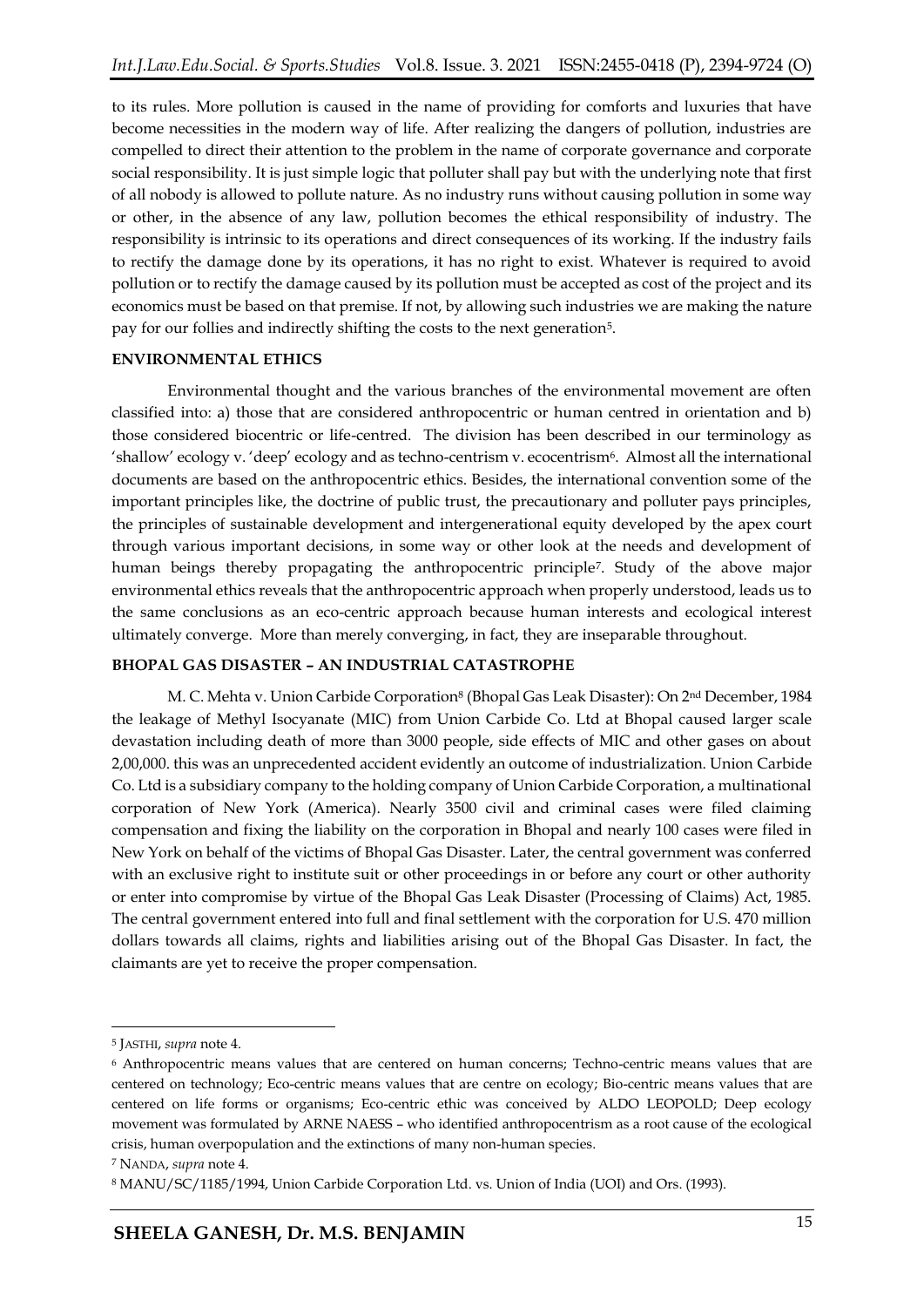The Bhopal Gas Disaster which has been described as "Industrial Hiroshima". The court remarked "the failure to establish any deterrent to Industrial Malpractice is detrimental both to the interests of the people of the country and to our judicial system". As remarked by former Chief Justice of India, Mr. P.N. Bhagwati, "the Bhopal gas has come to a disturbing end in an abrupt and unprecedented manner. The multinational has won and the people of India have lost". As regards multinational enterprise liability it was argued: "A multinational corporation has a primary, absolute and non-delegable duty to the persons and country in which it has in any manner caused to be undertaken any ultra-hazardous or inherently dangerous activity"<sup>9</sup> .

### **GLOBAL INITIATIVES: CSR & SUSTAINABLE DEVELOPMENT**

The concept of sustainable development received impetus in the Stockholm Declaration on Human Environment in 1972. Environment protection and development were conceptualized as two sides of a same coin inseparable from each other. The term 'sustainable development' was coined during World Commission on Environment and Development (Brundtland Commission) in 1984 the Brundtland Report defined Sustainable Development as development that needs the needs of the present without compromising the ability of the future generations to meet their own needs. According to the Brundtland Report, the essence of sustainable development is crystalized to two key concepts: a) 'Needs', in particular, priority for the essential needs of the world's poor; and b) 'Limitations', imposed on the state of technology and social organization on the environment's ability to meet the present and future needs. Therefore, the sustainable development is a process of change in which economic and fiscal policies, trade and foreign policies, energy, agriculture and industrial policies all aim to induce development paths that are economically, socially and ecologically sustainable.

Subsequent conventions such as Rio Declaration, 1992, Johannesburg Declaration, 2002 and other conventions recognized the significance of polluter pays principle, precautionary principle, intergenerational equity principle, prior environmental impact assessment, public trust doctrine and so on. Johannesburg Convention, 2002 reaffirmed their commitment to the Rio declaration towards full implementation of Agenda 21. One of the key commitments of Johannesburg plan of implementation is to actively promote corporate responsibility and accountability through the full development and effective implementation of inter-governmental agreements and measures, international initiatives and public and private partnership and appropriate national regulations<sup>10</sup> .

The term 'Corporate Social Responsibility' was first coined in 1953 and published in Bowen's Social Responsibilities of Businessmen, with an idea of shifting the business aim from 'corporate financial performance' to 'corporate social performance' to make them accountable for their actions. The other different terms used for CSR include Corporate Citizenship, Community Relations and Social Responsibility, Corporate Conscience, Sustainable Responsible Business etc. The concept of CSR is based in Triple Bottom Line with three dimensions of performance: social, environmental and financial aspects with an essence of sustainability in  $it<sup>11</sup>$ . Dominic McGoldrick has suggested that sustainable development by illustrating with 'Three Pillard Temple Structure' – the pillars denoting international environmental law, international human rights law and international economic law. The integrated structure of sustainable development is such that requires support from each of the pillars, its central pillar being international environmental law.

**<sup>.</sup>** <sup>9</sup> DR. S. K. KAPOOR, LAW OF TORTS (Eighth ed. 2010).

<sup>10</sup> Wayne Visser, *The World Guide to CSR: A Country-by-Country Analysis of Corporate Sustainability and Responsibility* (2014).

<sup>11</sup> PROF. RAJINDER KAUR AND PROF. RASHMI AGGARWAL, ETHICS AND CORPORATE GOVERNANCE (First ed. 2020).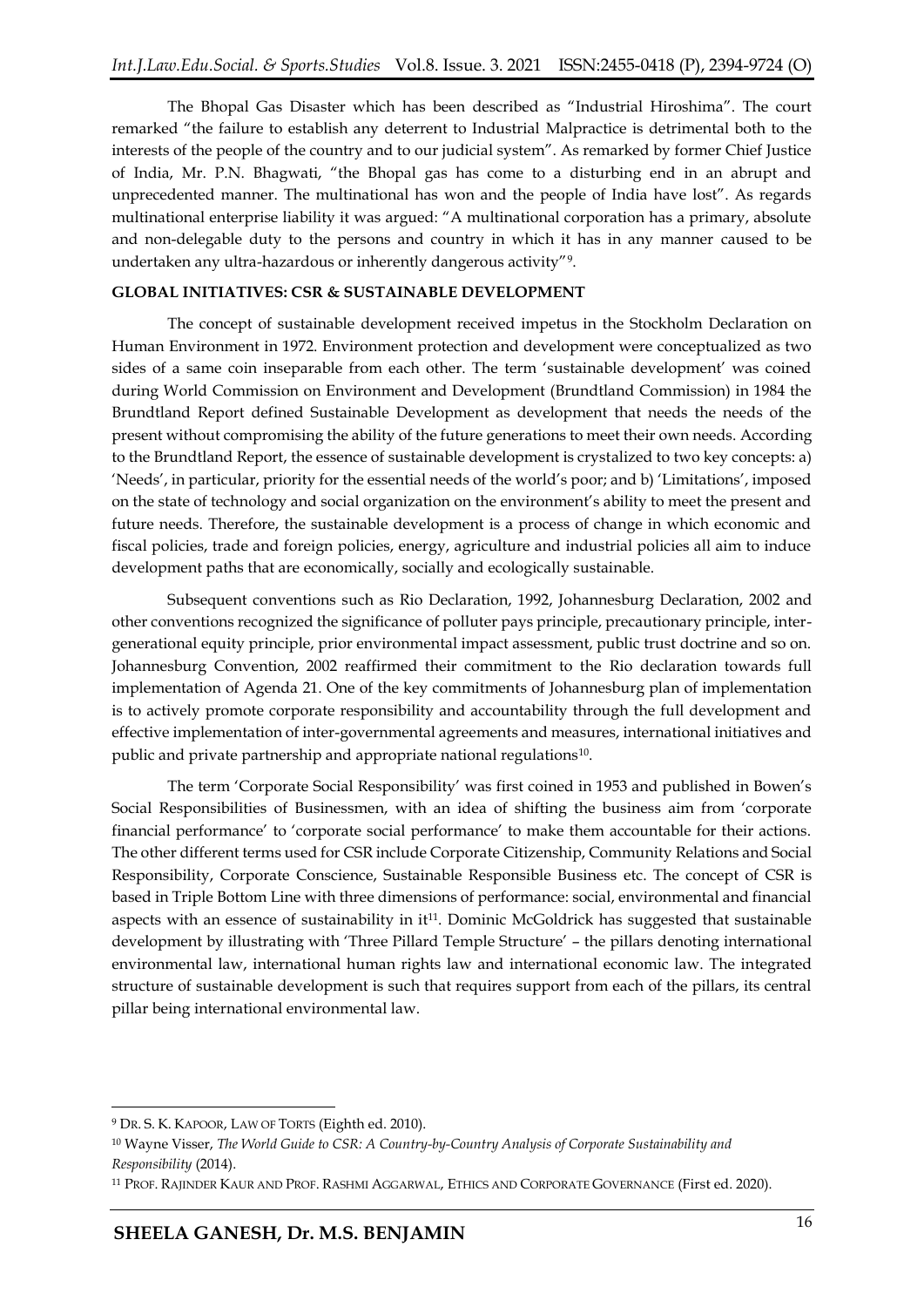

According to the United Nations Industrial Development Organization (UNIDO), CSR is a management concept whereby companies integrate social and environmental concerns in their business operations and interactions with their stakeholders. The European Commission also defined CSR as a concept where by company integrates social and environmental concerns in their business operations and in their interaction with their stakeholders on a voluntary basis<sup>14</sup>.

In the World Summit 2005, the importance of CSR was felt in existing labour, human rights and environmental commitments, whereby, it reiterated and encouraged responsible business practices such as those promoted by Global Compact<sup>15</sup>. Global compact deals with ten principles, which a company needs to follow. Principle 7 to 10 deals about environment measures that need to be undertaken by the company.

Various countries in the world have started formulating rules and regulations for the implementation of CSR. Denmark amended Danish Financial Statement Act, 2008 that required mandatory reporting of CSR in their company policy, covering information like implementation of CSR policies, result of CSR policies, management's expectation for future with regard to CSR. In USA, the Bureau of Economic and Business Affairs (EB) through its CSR team serves as a source of guidance and support for American companies to develop positive CSR policies. In United Kingdom, CSR is a part of Corporate Governance, the Companies Act 2006 imposes an obligation by requiring directors to have regard to community and environmental issues. In Europe, the European Commission adopts CSR agenda for action based upon CSR strategy adhering to the guidelines and principles laid down by the Global Compact etc. France, South Africa and China also have similar mandatory reporting obligation on CSR activities<sup>16</sup> .

#### **INDIAN LAW ON CSR**

1

The Companies Act, 2013 has given statutory recognition for Corporate Social Responsibility of companies and imposes a mandatory obligation on the part of the companies. A new provision

<sup>12</sup> Livability Lane: What is and isn't the Triple Bottom Line?, https://www.livabilitylane.org/toolkit/balanceddecision-making\_is-and-isnt.html (last visited July 18, 2021).

<sup>13</sup> Sustainable Development : Its meaning, components and measures,

https://thefactfactor.com/facts/law/civil\_law/environmental\_laws/sustainable-development/866/ (last visited Jun 18, 2021).

<sup>14</sup> AGGARWAL, *supra* note 13.

<sup>15</sup> The Practice of CSR around the World, https://www.managementstudyguide.com/csr-practice-around-theworld.htm (last visited July 16, 2021).

<sup>16</sup> CSR Policies Around The World - The CSR Journal, , https://thecsrjournal.in/csr-policies-around-the-world/ (last visited Nov 16, 2020).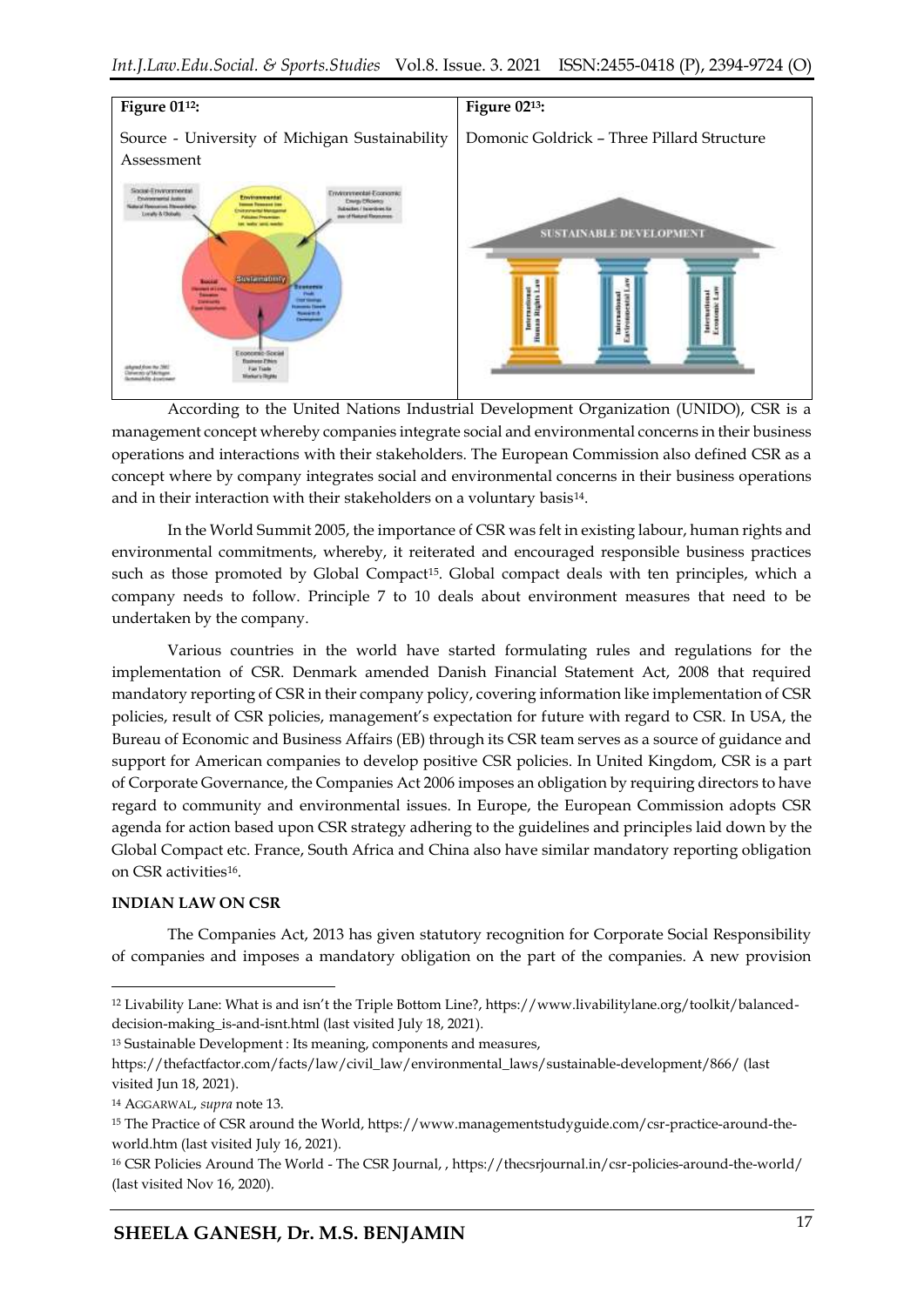relating to Corporate Social Responsibility (CSR) has been introduced under Section 135 of the Companies Act, 2013, which provides that every company having a specified net worth or turnover or net profit during any financial year shall constitute the Corporate Social Responsibility Committee of its Board of Directors to formulate policies for the activities specified in Schedule VII<sup>17</sup> of the Act for social and economic welfare of the people, particularly, those who have remained deprived or neglected so far<sup>18</sup> .

*S. 135 of Companies Act, 2013 & Mandatory CSR Reporting:* According to Section 135 (1) - Every company having net worth of rupees five hundred crore or more, or turnover of rupees one thousand crore or more or a net profit of rupees five crore of more during any financial yar shall constitute a Corporate Social Responsibility Committee of the Board consisting of three or more Directors, out of which at least one director shall be an independent director<sup>19</sup>. The mandate of the CSR committee shall be i) to formulate and recommend to the board, a CSR policy, which shall indicate the activities to be undertaken by the company as specified in Schedule VII, ii) to recommend the amount of expenditure to be incurred n the activities referred to above, iii) to monitor the CSR policy of the company from time to time, approve the CSR policy for the company and disclose content of such policy in its report and also place it on the company's website, and ensure that the activities as are included in CSR policy of the company are undertaken by the company and ensure that the company spends, in every financial year, at least 2% of the average net profits, the company shall disclose its content in their report and also must publish the details on the company's official website, if any. If the company fails to spend the prescribed amount, the board in the report should specify the reason for not spending. S. 134(8) prescribes penal provisions for not reporting: i) against the company - fine amount of minimum Rs. 50,000 up to Rs. 25 lakhs; ii) against every officer in default – punishment includes imprisonment up to 3 years or fine minimum of Rs. 50,000 which can be extended up to Rs. 5 lakhs or both.

Since the corporates and industries cause major harm to the environment, the concept of CSR in India has directed the business entities towards many avenues specified in Schedule VII of the Companies Act, 2013, one of them being environment. To rescue the environment degradation, the three components of Environmental Social Governance (ESG)<sup>20</sup> has been made obligatory on the corporates and industries and these three components have become central to any business decision making today.

# **EQUITABLE ENVIRONMENTAL GOVERNANCE<sup>21</sup>**

Good governance highly rests on the normative concerns of equity, such as participation, fairness, transparency and justice. Effective environmental governance is attained by maintaining and improving the ability of environmental systems. The environmental governance to be socially equitable should engage decision-making processes and produce socioeconomic outcomes such as inclusivity, participatory, fair and just. Equitable environmental governance has policies and processes that recognize, respect, values, cultures and rights of diverse stakeholders accommodating inclusiveness in it. Equitable environmental governance has concerns over marginalized (e.g. women, indigenous people, minority groups) or vulnerable (e.g. impoverished communities). Thus, the environmental

<sup>&</sup>lt;sup>17</sup> CSR activities to include eradication of hunger, poverty; promoting education; women empowerment; environmental sustainability; protection of national heritage; measures to benefit armed forces veterans; contribution to Prime Minister's National Relief Fund; rural development projects etc.

<sup>18</sup> CA. KAMAL GARG, CORPORATE SOCIAL RESPONSIBILITY (First ed. 2014).

<sup>19</sup> AGGARWAL, *supra* note 13.

<sup>20</sup> DR. S. N. GHOSH; PROF. AMITAVA BANERJEE, LAW OF CORPORATE GOVERNANCE (First ed.).

<sup>21</sup> Nathan J Bennett, Terre Satterfield & Nathan Bennett, *Environmental governance: A practical framework to guide design, evaluation, and analysis* (2018), https://doi.org/10.1111/conl.12600.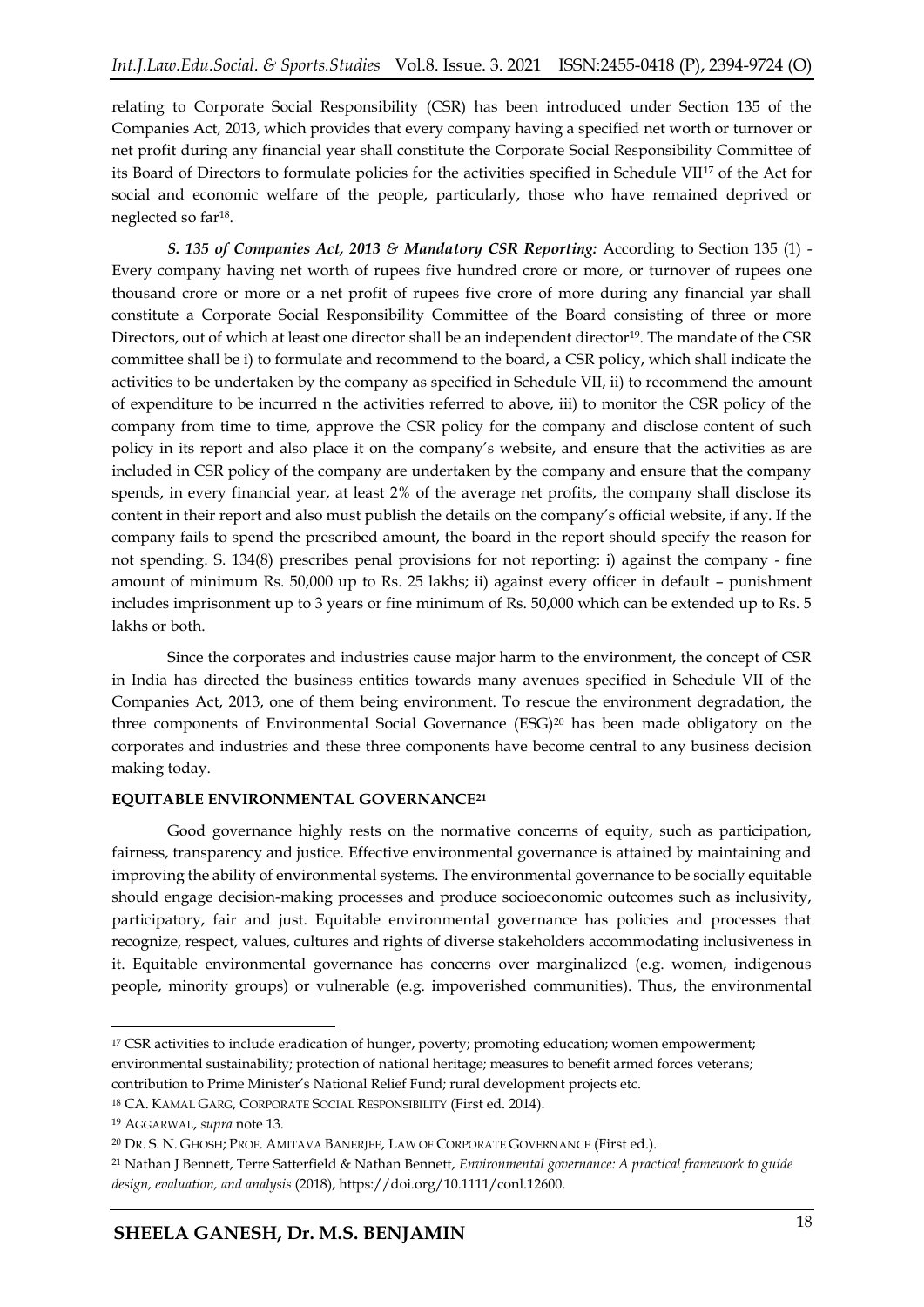governance to handle power depends on governance structures, institution and processed fulfill the objective of equity, to facilitate recognition of diverse groups, inclusive of all stakeholders in the decision-making, fairness in the allocation of costs and benefits and access to justice in case of violation<sup>22</sup>. To summarize, the environmental governance needs to be grounded with four general objectives such as a) to be effective, b) to be equitable, c) to be responsive and 4) to be robust, across the institutional, structural and procedural elements of governance.

# **JUDICIAL CONTRIBUTIONS TO DEVELOPMENT & ENVIRONMENT**

Ever since Bhopal gas tragedy, judiciary is infusing environmental justice by judicially declaring environment as a basic/fundamental (human) right. Courts have expounded innovative principles (such as polluter pays principle, precautionary principle, public trust doctrine, intergenerational equity principle, absolute liability principle), fundamental postulates and values concerning restoration of balance and harmony in environment by regulating, ordering, preventing and controlling such human conduct that tend to disrupt, disturb, damage and destroy the ecology of the Earth<sup>23</sup>. For instance, the Supreme Court in Vellore Citizens' Welfare Forum v. Union of India held sustainable development is the balancing concept between ecology and development. Likewise, in Indian Council for Enviro Legal Action v. Union of India24, held that development and environment must go hand in hand in sustainable development. Also, in N.D. Jayal v. Union of India25, it was held that sustainable development is an integral part of life under Article 21 of the Constitution of India.

# **COMPANIES ADJUDGED FOR CSR FUNDING (2019)** 26

According to a study conducted by Futurescape examining the environment, social and governance (ESG) framework to assess corporate performance and in terms of incorporating Sustainable Development Goals (SDGs) for responsible business action. Based on this, some of the companies contributing CSR funding in 2019 were adjudged for Best Practices in fulfilling socioeconomic and sustainability concerns. Tata Chemical Society for Rural Development (TCSRD) involving participatory development was actively supporting government during lockdown period in distribution of disinfectants, masks, food security, medical help to the community. Infosys Ltd through the Infosys Foundation has spent nearly 360 crores towards various schemes of CSR in social development projects, also actively involved in COVID-19 relief projects with education and healthrelated programmes.

Bharat Petroleum Corporation Limited (BPCL) with support of its employees and an NGO Bisnouli Sarvodaya Gramudyog Sewa Sansthan (BSGSS) rendered medical help during lockdown, also under involved in imparting holistic education, health and hygiene for the communities. Mahindra & Mahindra Ltd, as a CSR initiative in the year 2018-19 provided educational support to under-privileged girls in India by Project Nanhi Kali. Through Mahindra Hariyali 0.95 million trees were planted to improve green cover and preserving bio-diversity in the country, besides providing livelihood support to tribal farmers in Araku valley region. During pandemic situation, Mahindara group arranged for COVID-19 patient care in Mahindra Holiday Resorts, the team also assisted the government and defence forces to build quarantine facilities. Further, Mahindra foundation assisted financially some small business and professionals by setting up special fund.

 $\overline{a}$ 

<sup>22</sup> *Id.*

<sup>23</sup> PROF. S. N. DHYANI, THE FUNDAMENTALS JURISPRUDENCE, THE INDIAN APPROACH (Fourth ed. 2019).

<sup>24</sup> AIR 1996 SC 1446.

<sup>25</sup> [2002] 2 SCC 333.

<sup>26</sup>Top 20 Indian Companies for CSR in 2019 - The CSR Journal, , https://thecsrjournal.in/top-indian-companiesfor-csr-2019/ (last visited Nov 16, 2020).